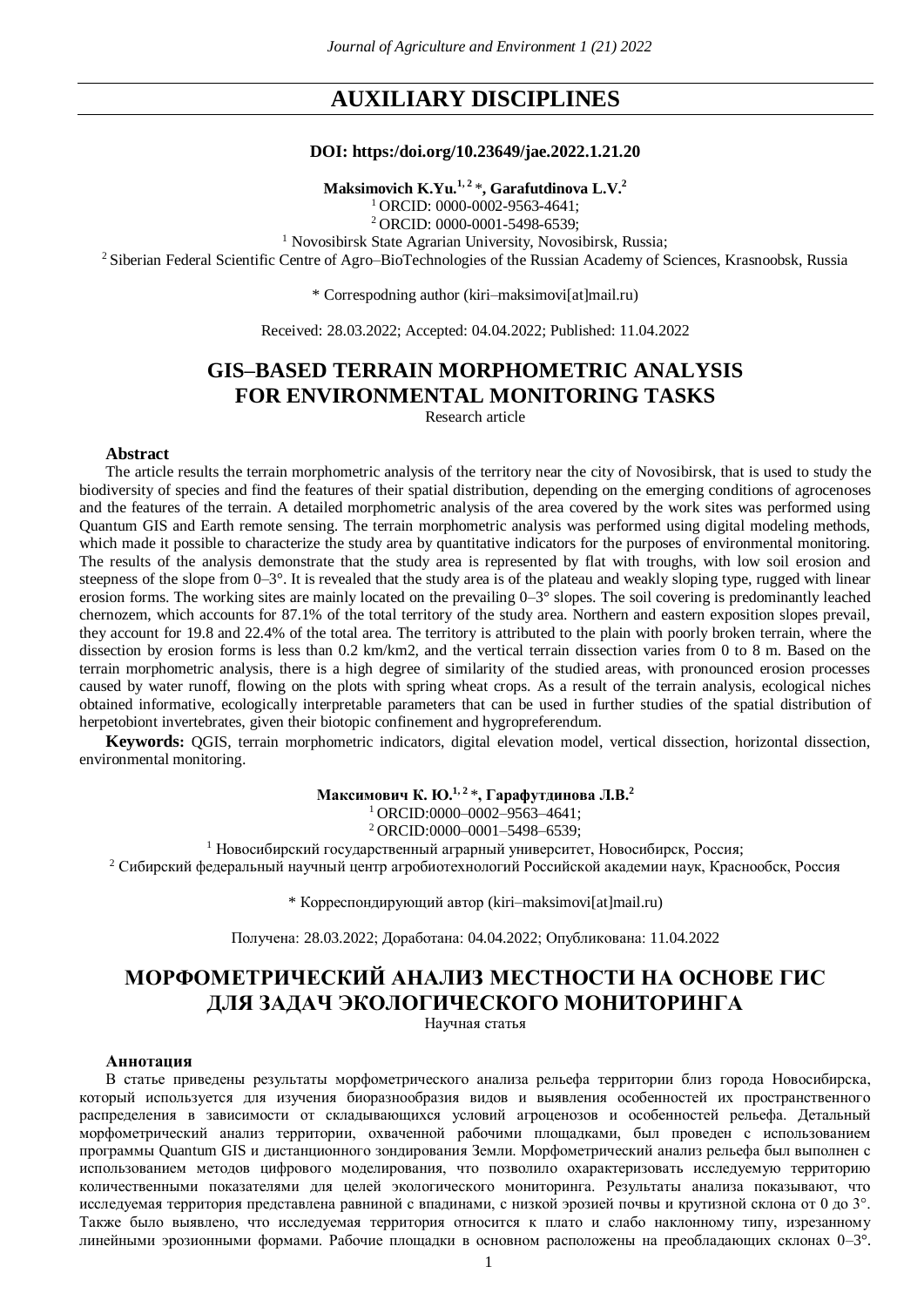Почвенный покров представляет собой преимущественно выщелоченный чернозем, на долю которого приходится 87,1% от общей территории исследуемой территории. Преобладают склоны северной и восточной экспозиции, на их долю приходится 19,8 и 22,4% от общей площади. Территория относится к равнине со слабо нарушенным рельефом, где расчлененность эрозионными формами составляет менее 0,2 км/км2, а вертикальная расчлененность рельефа колеблется от 0 до 8 м. По данным морфометрического анализа рельефа, наблюдается высокая степень сходства изученных районов с выраженными эрозионными процессами, вызванными водным стоком, протекающим по участкам с посевами яровой пшеницы. В результате анализа рельефа экологические ниши получили информативные, экологически интерпретируемые параметры, которые могут быть использованы в дальнейших исследованиях пространственного распределения беспозвоночных герпетобионтов, учитывая их биотопическую ограниченность и гигропреферендум.

**Ключевые слова:** QGIS, морфометрические показатели местности, цифровая модель рельефа, вертикальное расчленение, горизонтальное расчленение, мониторинг окружающей среды.

#### **1. Introduction**

Scientific and technological breakthroughs in the field of remote sensing of the Earth's surface and information technology, currently enable to obtain high–resolution digital images of the territory. Given this, approaches that are based on image data processing and the application of intelligent data analysis offer a tremendous potential for us to introduce geographic information systems (GIS) into the process of environmental monitoring of objects and territories [1], [2]. Digital elevation models (DEMs) are now widely used in land management [3], monitoring water level changes [4], crop yield forecasting [5], sustainable ecosystem management [6], etc. Although, there are not many works related to the study of environmental conditions and their influence on the dynamics of soil mesofauna communities and their spatial distribution [7], [8], [9], [10]. Understanding the natural processes of community formation can be obtained using a detailed characterization of the study area, which becomes possible with the use of GIS technologies. The species composition and structure of the beetle community of agro–ecosystems, which are often used as bioindicators, are determined by a characteristic (defining) set of factors at different hierarchical levels of organization. At the landscape level, these include: moisture of the area and mesorelief features. Terrain and moisture features create prerequisites for species with different biotopic preferences and contribute to the formation of species–rich communities that use the space in different ways. Mechanisms of spatial separation of species are activated at this level, facilitating a more efficient use of the territory's resources [11], [13]. One of the important factors in the distribution of imago ground beetles in habitat, in addition to their structure and way of life, is their high mobility associated with the capability of unimpeded movement across the territory. Yet, the analysis of published materials evidenced minor research on the spatial distribution of model groups of ground beetles and the consideration (search for correlations) with terrain features when studying and comparing different biotopes [12], [16], [17], [18]. Many factors, such as the degree of dissection, erosion processes, slope steepness, and altitude, are simply not considered in multifactorial studies [17], [18], [19].

A promising approach to understanding the peculiarities of the formation of species communities' structures can be the study of terrain on the basis of GIS–technologies. In particular, to obtain information about the terrain, it is advisable to use global digital models that produce slope angles and exposure of slopes, the degree of horizontal and vertical dissection [20– 23].In order to identify the particularities of the spatial distribution of species on the territory of agrocenoses and search for the factors that make the greatest contribution, it becomes relevant to perform the characterization of the territory based on the morphometric analysis of the relief performed using GIS–technology and Earth remote sensing methods. The data obtained will be used in the correlation analysis (search for the factors of influence and their degree of contribution). This work is the result of research carried out at the Department of Digital Technologies in Agriculture of Siberian Federal Scientific Centre of Agro–BioTechnologies of the Russian Academy of Sciences jointly with the Department of Ecology of Federal State Budgetary Educational Institution of Higher Education Novosibirsk State Agrarian University.

#### **2. Material and methods**

Investigations on terrain morphometric analysis were made on the territories of the farm "Elitnaya" and JSC Plemzavod "Uchkhoz Tulinskoye" (54°54'05.86 "N, 82°54'54.21 "E) of Novosibirsk district, Novosibirsk region, located on the third terrace of Priobsky plateau, which has a slight slope towards the Ob. Earth remote sensing data, Landsat–8 space images with spatial resolution of 30 m in one pixel and digital elevation model (SRTM) data were used for this study. The satellite images and SRTM were taken from the U.S. Geological Survey website (https://earthexplorer.usgs.gov). Remote sensing data was used to map working land use areas, calculate vegetation indices, exposure and slope steepness, and horizontal and vertical landform partitioning. All electronic layers were created in a single 3857 WGS–84/Pseudo–Mercator coordinate system using Quantum GIS (QGIS) open access software (https://qgis.org/ru/site/). To edit the space image, an atmospheric correction was performed using the SAC module in QGIS. The slope steepness and exposure were calculated using an algorithm: "Morphometric Analysis" → "Exposure" and "Morphometric Analysis" → "Steepness". To assess the horizontal dissection of the terrain, the area was divided into squares of 1 km<sup>2</sup>. Main indices were calculated within the obtained squares using GRASS GIS in the QGIS interface. To assess erosion processes, the morphometric analysis of the watershed provides a quantitative description of the system, which is of great importance in the evaluation of the study area. GIS technologies with embedded modules provide a powerful tool for integration, assessment and analysis of spatial information [20]. Horizontal dissection of the terrain was calculated in several stages, using the algorithm "Fillsinks" → "catchmentarea" → "channelnetwork", and calculating in each grid a square of watercourses. The vertical dissection of the terrain was calculated on the basis of the elementary watershed map, using the algorithm  $\rightarrow$  "r.watershed". Using the zone statistics option, the maximums and minimums of the absolute heights were calculated, and subsequently the magnitude of their difference. Seven working areas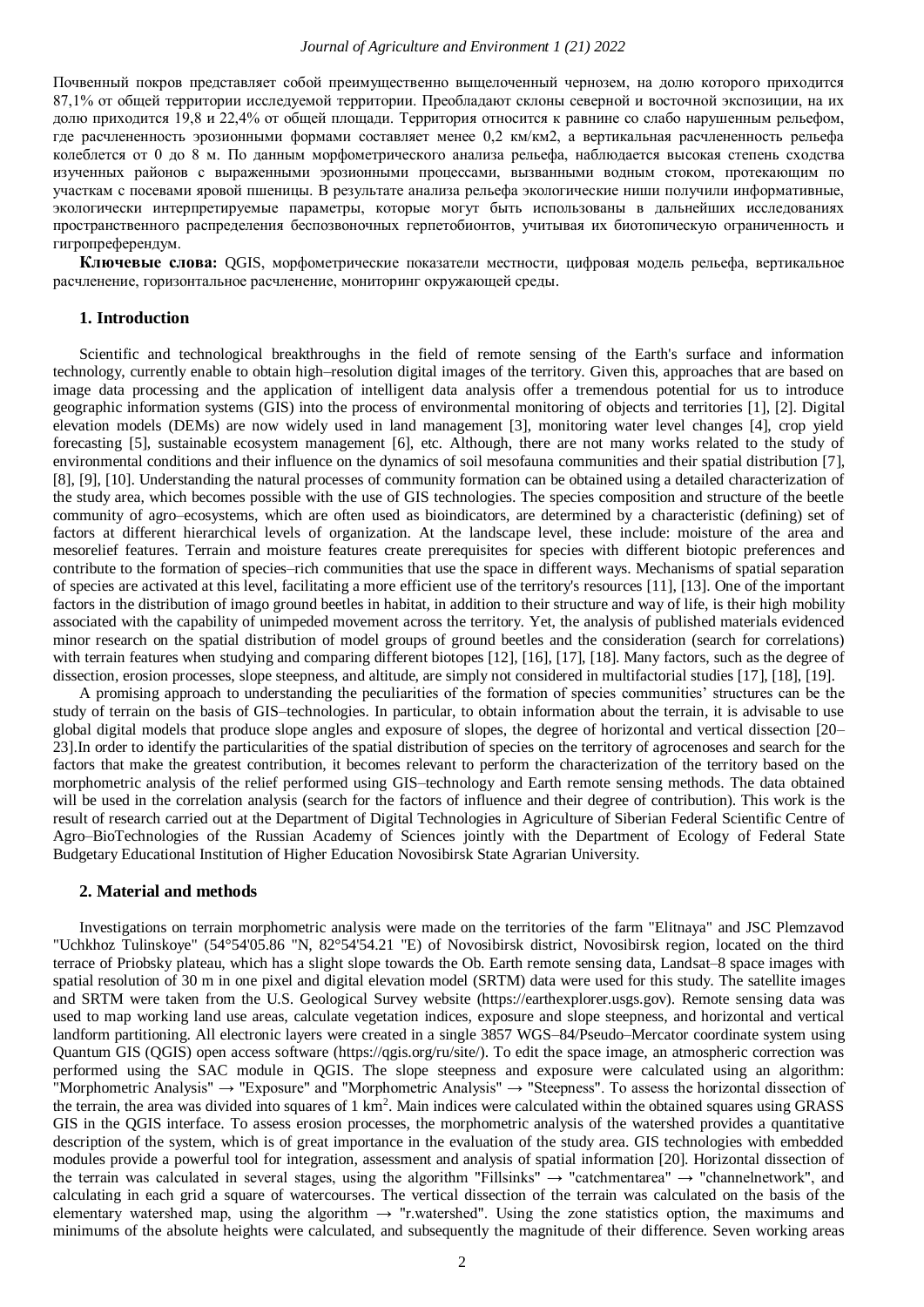with crops (spring wheat, corn) are considered in detail in the work. Given a certain heterogeneity of the terrain, the territory of the first working area was divided into parts: 1.1, 1.2 and 1.3 to determine its morphometric characteristics in detail. Corn crops were located in plots No. 4, 5–7 (in different years). Spring wheat crops were located in areas No. 1 (1.1, 1.2, 1.3), 2, and 3.

#### **3. Results and discussion**

Many species of terrestrial invertebrates are represented in the study area. Considering that ground beetles were the most numerous groups represented in the records (up to 83% of the species composition), this makes them very convenient for zoogeographic studies. In the agrocenoses and virgin plots we investigated, the complex of ground beetles dominated, confined to open landscapes. The formation of carabid complexes is mainly due to the participation of meadow, meadow–field and meadow–steppe species. The occurrence of forest species is associated with the location of small forest areas near the study areas, which, in turn, are the habitat of forest species. Analysis of the structure of ground beetle complexes in terms of hygrorepresentation indicated the presence of mesophiles, mesoxerophiles, and mesohygrophiles. The dynamics of ground beetle abundance had differences for the period of 2019–2021. The ecological diversity of the species composition of ground beetles, that reflects the differentiation of the formed conditions, makes it relevant to use the parameters of the studied areas to find the features of formation and spatial distribution of model species of herpetobionts (Coleoptera: Carabidae).

The terrain has a special ecological role, which affects the formation of dangerous and adverse geomorphological processes, namely: erosion processes, landslides and others. The digital elevation model (DEM) for the terrain parameters calculations was formed on the basis of SRTM data. The terrain of the territory (working areas) covered by the research is represented by a flat area with small depressions (Fig.1).



Fig. 1 – Digital elevation model

The maps of morphometric indicators: steepness and exposition of slopes (Fig. 2 A, B), as well as horizontal (Fig. 3) and vertical dissection (Fig. 4) were obtained on the base of the generated DEM. One of the leading characteristics of the terrain is the steepness of the slope and its shape, which determine the rate of surface water runoff. The slope steepness determines the heating and temperature of topsoil, thickness and rate of snow cover melting, thickness of soil profile, erosion processes, as well as species composition, structure of phytocenosis, type of vegetation. Considering that the main abiotic factors such as temperature, humidity and precipitation, light, wind, along with soil conditions, sharply influence the activity of herpetobionts, temperature also has a great influence on their activity. For instance, ground beetles are poikilothermic organisms, the influence of the environmental temperature factor in the life of ground beetles is important for their lifestyle and distribution over biotopes [24].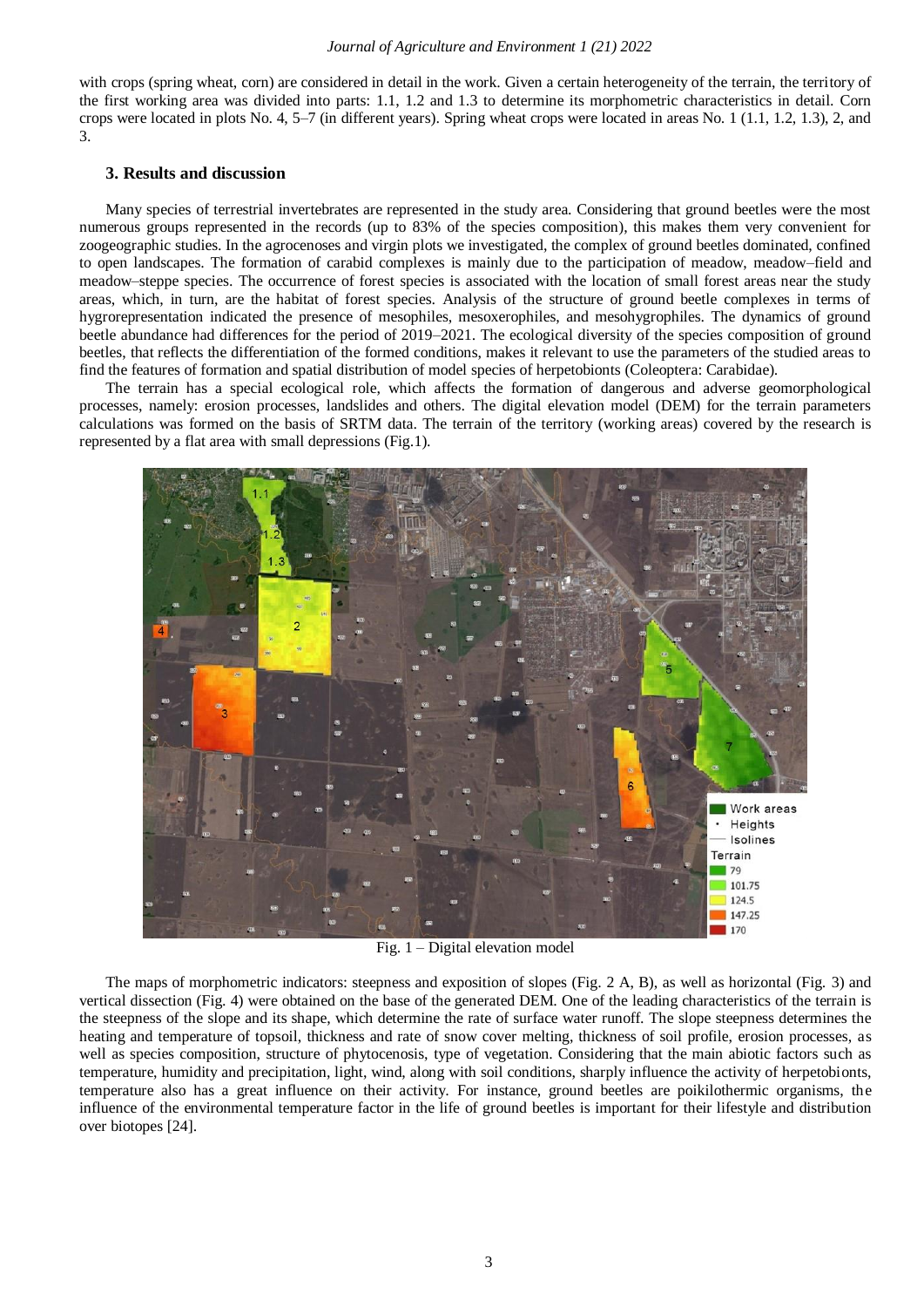

Fig. 2A – Geoinformation layer of distribution of values of steepness



Fig. 2B - Geoinformation layer of distribution of values of exposures of slopes

The working areas of the investigated territory are mainly located on slopes (flat surfaces) from  $0-1^0$  which is 72.1%, but the most part of the investigated territory is occupied by slopes  $0-3^0$  which make up 97 % of the total area. Surfaces are very sloping in 24.2 % of the area, 3.2 % are gently sloping, and 0.5 % are slightly sloping. According to the data obtained, the steepness of the territory varies from flat surfaces to slightly sloping ones (Fig. 2A). The territory of plots No. 1.1, 1.2 and 4 is mainly represented by slope steepness from  $0-2^0$ , the territory of plots No. 1.3, 2, 3, 5 and No. 6 is  $0-3$ , and No. 7 is  $0-4^0$ .

Slope exposure is the orientation of the territory relatively to the cardinal directions, which determines the degree of warming and moisture content of the soil. Therefore, for the characteristic of the investigated areas, a division into eight slopes was assumed. Thus, the general characteristic in the study area is represented by the fact that the slopes of the northern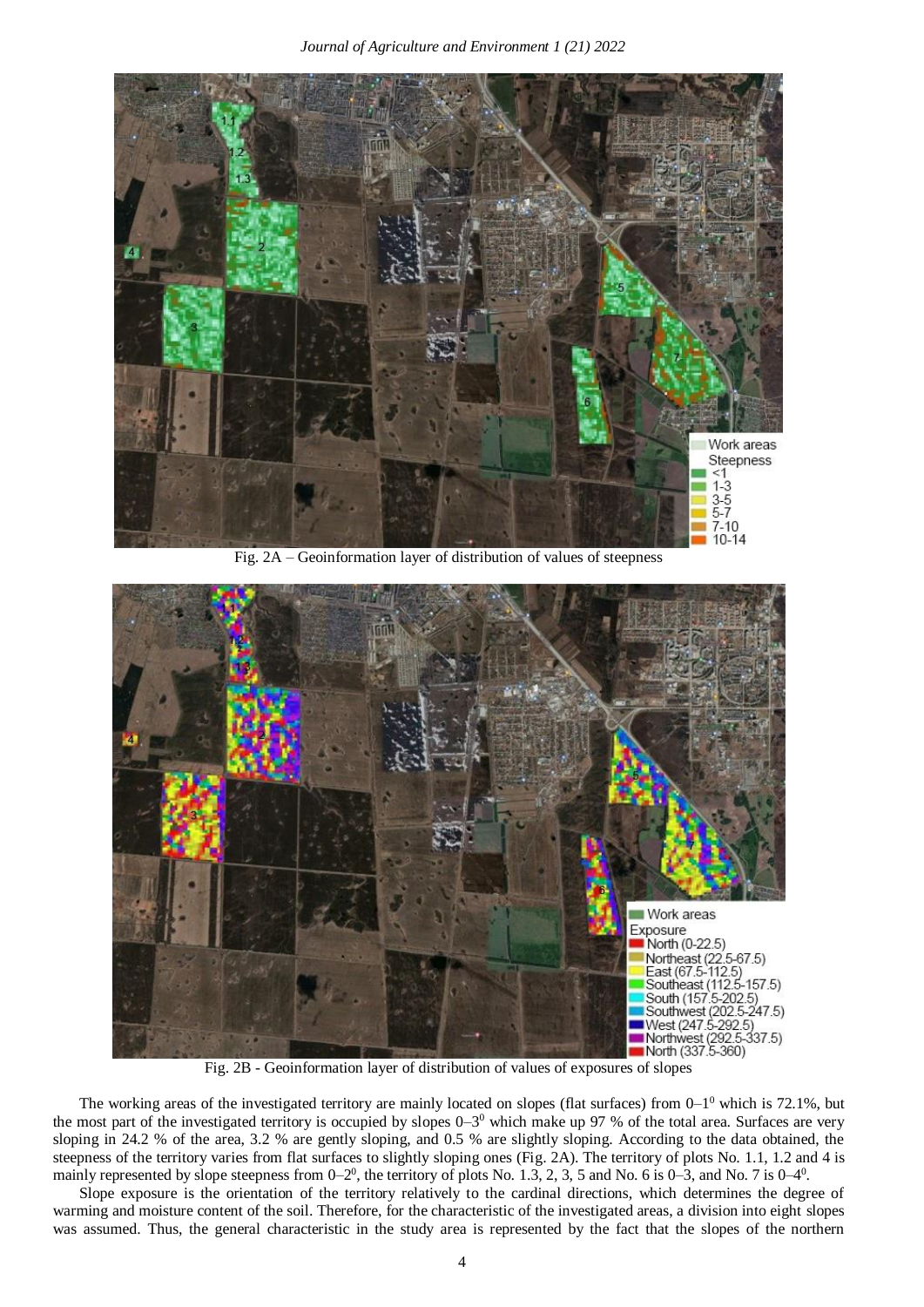#### *Journal of Agriculture and Environment 1 (21) 2022*

exposure account for 19.8%, the north–eastern is 13.6, the eastern is 22.4, the south–eastern is 9.5, the western is 9.2 and the north–western is 10.7%. The slopes of the southern is 7.5% and the southwestern exposition are represented by the smallest share with 7.2% of the total area. Working area No. 1.1 has 15.5% eastern slope exposure and 16.5% western slope exposure, working area No. 1.2 has equally prevailing northeastern and southern 18.7, in area No. 1.3 the northern 35.8, in area No. 2 equally prevailing northern and western 16.27, in area No. 3 prevailing northeastern (23.7) and eastern (32.8) slopes. On the analyzed area No. 4, half of the area is occupied by the northeastern exposition (50%). At area No. 5, the eastern exposure prevails at 17.3, and equally the northeastern and southwestern exposures of the slope at 15.1. At area No. 6 the northern exposure is 20.5, and northeastern 20, at area No. 7 northeastern is 18 and eastern is 29.2% of the total area of slope exposures. Based on the results obtained, it is worth noting that slopes of eastern and northeastern exposures are most common in the study area (Fig. 2B).

Erosion processes also depend on the exposure of the slope, the calculations of which are presented in Figures 3 and 4.



Fig. 3 – Geoinformation layer of horizontal terrain dissection

The data of horizontal terrain dissection calculations indicate that the study area is referred to a weakly dissected plain with insignificant manifestation of erosion processes (Fig. 3). The dissection by erosion forms is less than 0.2 km/km<sup>2</sup>. The dissection by erosion forms of the terrain from the north to the northeast increases from 0.1 to 0.7 km/km<sup>2</sup>. Weak dissection of the area is 26.5% of the total area, medium dissection is 20.6, strong dissection is 29.4, and very strong dissection is 23.5%. There is a very strong dissection of the territory of the working area No.1.1 in the northwestern and northeastern parts, which varies from 0.3 to 0.4 km/km<sup>2</sup>; in the working area No.1. 3 very strong dissection also prevails in the southern part 0.1; on the working area No. 2 from north to south, dissection by erosion processes decreases, with very strong dissection from 0.1 to 0.7, strong at 0.1, medium at 0.4; on the working area No. 3 very strong dissection in the west and south–west varies from 0.1 to 0.2, in the north strong dissection from 0.4 to 0.6. Very strong dissection in the south at 0.2, strong dissection in the north at 0.4; and in the north, northeast and south of work area No. 5 dissection by erosion processes varies from 0.2 to 0.4. In working area No. 6, in the southeast and south, the dissection varies from 0.2 to 0.4; and No. 7 shows a very strong dissection in the north of 0.4, and in the south, it varies from 0.1 to 0.5 km/km<sup>2</sup>.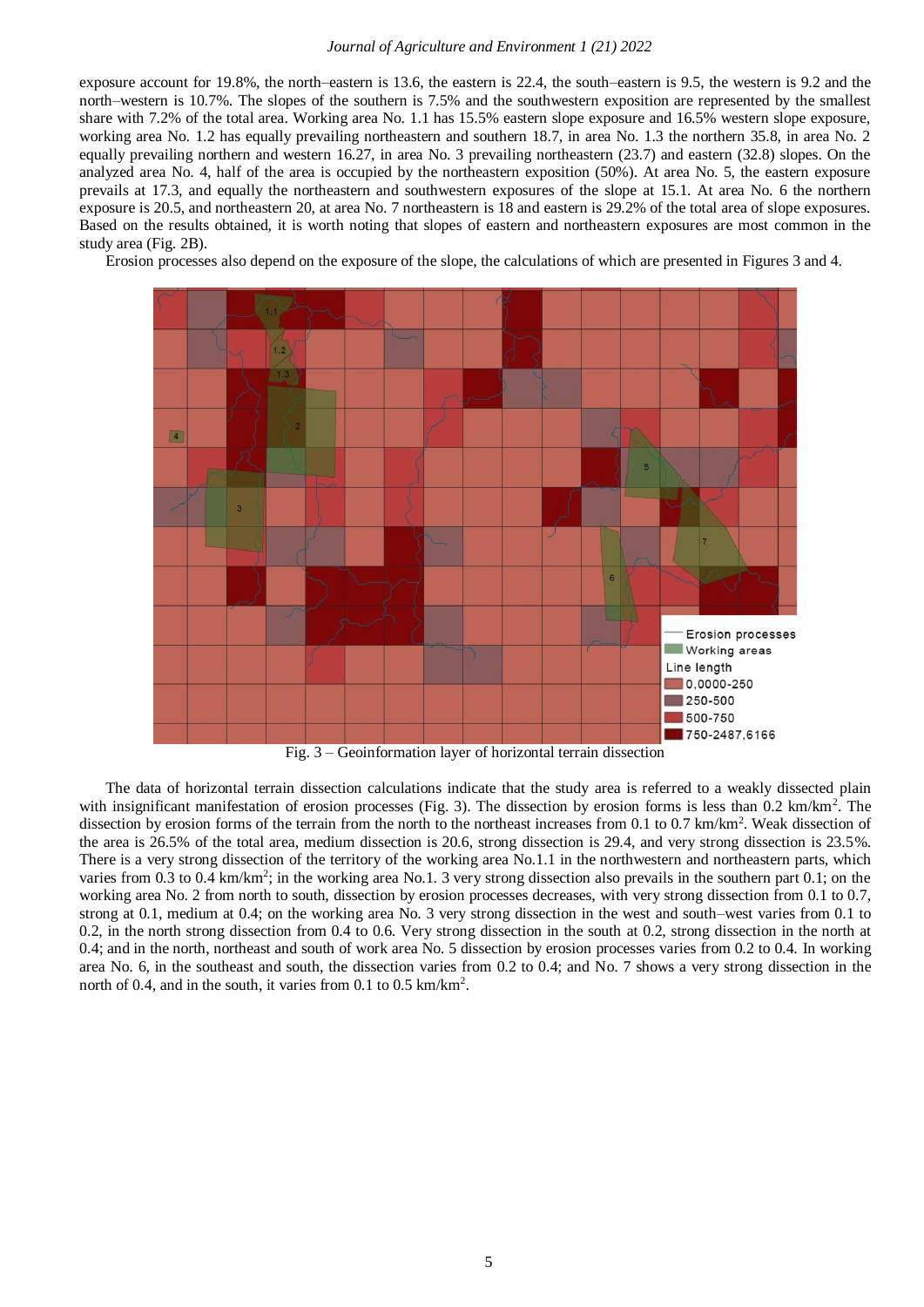

Fig. 4 – Geoinformation layer of vertical dissection of the terrain

The study area is characterized by a conditionally undivided plain according to the data of the vertical dissection of the terrain. The difference between heights varies from 0 to 8 m (Fig. 4). Height difference at the working area No. 1.1 varies from 1 to 6 m, at the working area No. 1.2 varies from 6 to 4 m, at the working area No. 1.3 it is 4 m, at the working area No. 2 the difference is from 0 to 2 m, at the working area No. 3 surface is smooth, where the difference is 1 m, at areas No. 4 and 5 surface is plain, the difference is 0 m, area No. 6 varies from 7 to 8 m and at the area No. 7 from 0 to 7 m. Proceeding from the result, the areas No. 1.1, 1.2, 1.3, 2, 6 and 7 are located on flat and weakly sloped areas, and areas No. 3 to 5 are located on the plateau. In general, the study area is characterized by a conditionally undivided plain, the share of which from the total area is 100% [23].

#### **4. Conclusion**

Within the study the terrain of the study area was assessed by morphometric indicators. As a result of the analysis, the ecological niches obtained data–intensive, environmentally interpretable parameters. It was determined that the study area has a plateau and weakly sloping type of terrain, rugged with linear erosion forms. Working sites are mainly located on the prevailing 0–3° slopes. The soil covering is predominantly leached chernozem, which accounts for 87.1% of the total territory of the study area. Northern and eastern exposition slopes prevail, they account for 19.8 and 22.4% of the total area. The territory is attributed to the plain with poorly broken terrain, where the dissection by erosion forms is less than 0.2 km/km<sup>2</sup>, and the vertical terrain dissection varies from 0 to 8 m. Based on the terrain morphometric analysis, there is a high degree of similarity of the studied areas, with pronounced erosion processes caused by water runoff, flowing on the plots with spring wheat crops. A geographic information layer of terrain was created in the context of the work, using digital modeling methods. The results of the work will be used for an in–depth study of the nature of factors influencing the spatial distribution of various herpetobiont species, including the most massively represented species of the family Carabidae.

The reported study was funded by RFBR, project number 20–316–90035.

None declared. He указан.

#### **References**

1. Коротин А.С. Обработка цифровых моделей рельефа местности с целью повышения достоверности анализа морфометрии водных бассейнов / А.С. Коротин, Е.В. Попов // Программные системы и вычислительные методы. – 2018. – № 2. – С. 67 – 83. DOI: 10.7256/2454–0714.2018.2.26383

2. Chang K. T. Introduction to Geographic Information Systems / K. T. Chang – New York City: McGraw Hill, 2008.–8th Ed.: p. 184.–ISBN 978–0–07–780540–1.

## **Funding Финансирование**

Исследование выполнено при финансовой поддержке РФФИ в рамках научного проекта №20–316– 90035.

### **Conflict of Interest Конфликт интересов**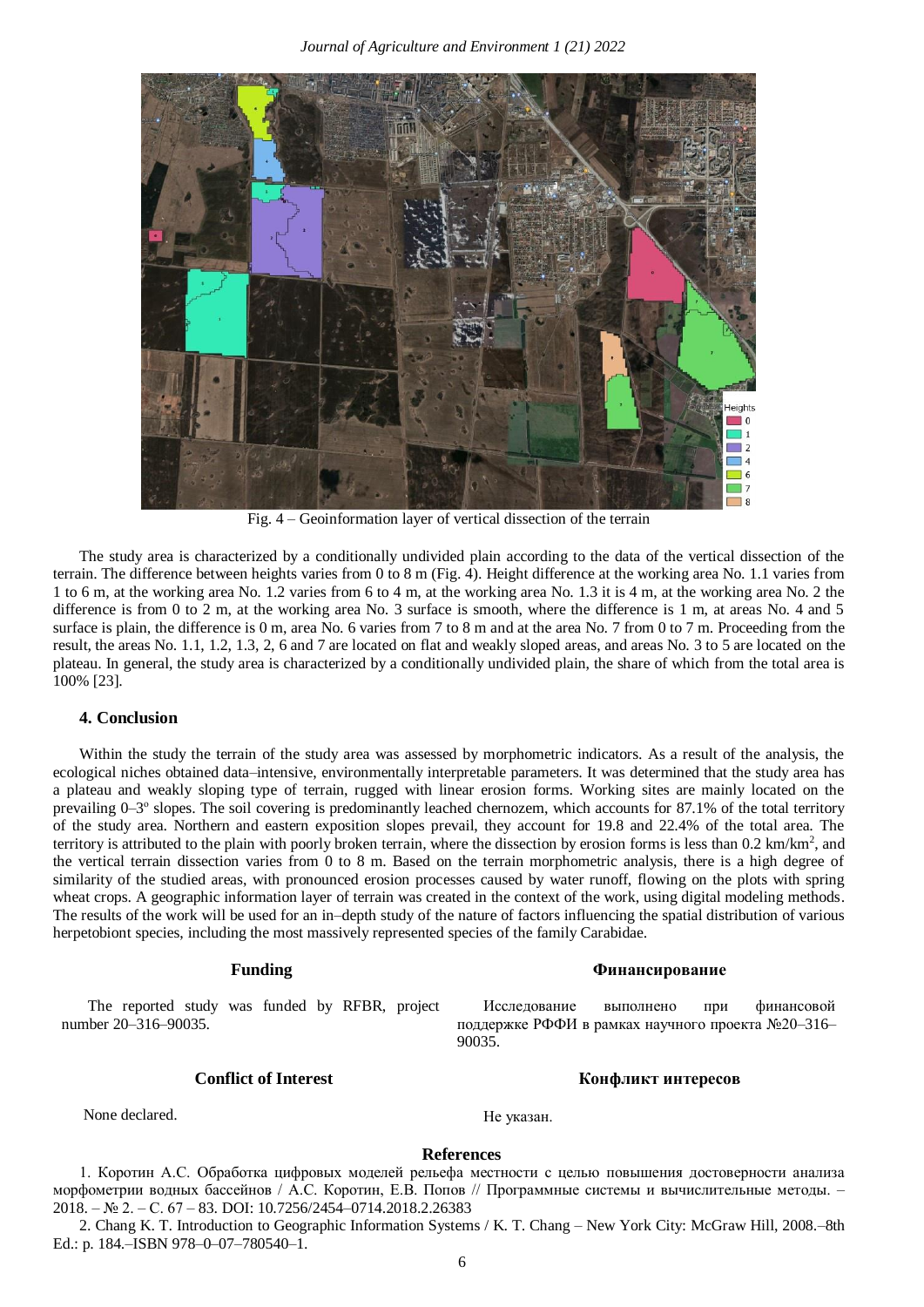3. Joren F. Land Management Using GIS and Multicriteria Analysis / F. Joren, A. Musij // International Operations in the Field of Operational Research. – 2000. – Vol. 7. –  $\mathbb{N}_2$ . 1. – pp. 67–78.

4. McKinney D. C. Linking GIS Models and Water Resources Management: An Object–Oriented Method / D. C. McKinney, X. Cai // Environmental Modeling and Software. – 2002. – Vol. 17. – №. 5. – pp. 413–425.

5. Chahbi Bellakanji A. Forecasting of Cereal Yields in a Semi–arid Area Using the Simple Algorithm for Yield Estimation (SAFY) Agro–Meteorological Model Combined with Optical SPOT/HRV Images / A. Chahbi Bellakanji, M. Zribi, Z. Lili–Chabaane et al. // 2018;18(7):2138. DOI: 10.3390/s18072138.3.451rus.

6. Chen N. GIS–Based Approach for Mapping Direct Use Value of Ecosystem Services at a County Scale: Management Implications / Chen N., Li H., L. Wang // Ecological Economics. – 2009. – Vol. 68. – №. 11. – pp. 2768–2776.

7. Michels E. Geographical and Genetic Distances Between Zooplankton Populations in a Set of Interconnected Ponds: A Call for the Use of GIS Modeling of Effective Geographical Distance / E. Michels et al. // Molecular Ecology. – 2001. – Vol.  $10. - N_2$ . 8. – pp. 1929–1938.

8. Dminich I. Geographical Information Systems (GIS) And Entomological Research: A Review / I. Dminich, A. Kozina, R. Bazhok et al. // Journal of Food, Agriculture and the Environment. – 2010. – Vol. 8. – №. 2. – pp. 1193–1198.

9. Picanco A. Mapping and Economic Evaluation of Insect Community Pollination Services: A Case Study in the Azores (Terceira Island) / A. Picanco et al. // Nature Conservation. – 2017. – Vol. 18.– p. 1.

10. Haslett J. R. Insect Communities and Spatial Complexity of Mountain Habitats / J. R. Haslett // Global Ecology and Biogeography Letters. – 1997. – pp. 49–56.

11. Бигон М. Экология. Особи, популяции и сообщества: в 2 т. / М. Бигон, Д. Харпер, К. Таунсенд // М: Мир. –  $1989. - T. 1. - C. 2.$ 

12. Замотайлов А. С. Характеристика комплекса жужелиц (Coleoptera, Carabidae) агроландшафта центральной зоны Краснодарского края в начале XXI века. 2. Многолетняя трансформация структуры и биоэкологических параметров / А.С. Замотайлов, Е.Е. Хомицкий, А.И. Белый // Труды Кубанского государственного аграрного университета. – 2015. – №. 52. – С. 103–113.

13. Шарова И. Х. Жизненные формы имаго жужелиц (Coleoptera, Carabidae) / И.Х. Шарова // Зоологический журнал. – 1974. – Т. 53. – №. 5. – С. 692–709.

14. Vainikainen V. Mobility, Population Size and Life Time Pattern of Carabusglabratus (Coleoptera, Carabidae) Under Extreme Northern Forest Conditions / V. Vainikainen, J. Itamies, E. Pulliainen et al. // Entomological Encyclopedia. – 1998. –  $N_2$  9. –  $N_2$  4. – pp. 217–224.

15. Trefas H. Activity and Dispersal of a Generalist Predator (Pterostichusmelanarius, Col.: Carabidae) In Intercrops And Monocrops of Brussels Sprout and Brewer's Barley – Preliminary Results / H. Trefas, T. Bukovinszky, J. van Lenteren et al. // IOBC–WPRS Bulletin. – 2003. – Vol. 26. – №. 4. – pp. 173–178.

16. Белова Ю. Н. Комплексы жужелиц коренных среднетаежных лесов (на примере Вологодской области) / Ю.Н. Белова //Современные проблемы науки и образования. – 2009. – №. 3–3. – С. 14–20.

17. Гусева О. Г. Пространственное распределение жужелиц и стафилинид в агроэкосистеме / О.Г. Гусева, А.Г. Коваль // Сельскохозяйственная биология. – 2011. – Т. 1. – С. 118–123.

18. Романкина М. Ю. Пространственное распределение и сезонная динамика активности жужелиц (Coleoptera, Carabidae) в березовых лесах и сосновых лесонасаждениях в лесостеп–ных условиях центрального черноземья / М.Ю. Романкина //Лесной вестник/Forestrybulletin. – 2009. – №. 1. – С. 183–190.

19. Куберская О. В. Особенности пространственного распределения и жизненных циклов жужелиц рода CarabusLinnaeus, 1758 (Coleoptera:Carabidae) в Комсомольском заповеднике, Хабаровский край / О.В. Куберская, А.Д. Соколова // Чтения памяти Алексея Ивановича Куренцова. – 2018. – №. 29. – С. 114–126.

20. Мартинс А. К. Гидрологический и морфометрический анализ верхнего водосборного бассейна ЭдзарамМуби в штате Адамава, Нигерия. Использование географической информационной системы (ГИС) / А.К. Мартинс, Б.Л. Гадига // Мировая окружающая среда. – 2015. – Т. 5. – No 2. – С. 63–69.

21. Уфимцев А.Е. Использование данных дистанционного зондирования Земли при организации рационального землепользования / А.Е. Уфимцев, А.А. Ермак // Вестник Югорского государственного университета. – 2014. – № 3  $(34)$ . – C. 70–73.

22. Zolekar R.B., Multi–Criteria Land Suitability Analysis for Agriculture in Hilly Zone: Remote Sensing and GIS Approach / R.B. Zolekar, V.S. Bhagat // Computers and Electronics in Agriculture. – 2015. – Vol. 118. – pp. 300–321. DOI: 10.1016/j.compag.2015.09.016

23. Гарафутдинова, Л. В. Агроэкологическая типизация земель / Л. В. Гарафутдинова // Сибирский вестник сельскохозяйственной науки. – 2021. – Т. 51. – № 6. – С. 84–94. – DOI 10.26898/0370–8799–2021–6–10.

24. Кожанчиков И. В. К вопросу о жизненном термическом оптимуме. VIII. О лабильности процессов развития насекомых в отношении термических влияний / И.В. Кожанчиков // Зоол. журн. – 1946. – Т. 25, вып. 1. – С. 27–35.

**References in English**

1. Korotin A.S. Obrabotka cifrovyh modelej rel'efa mestnosti s cel'ju povyshenija dostovernosti analiza morfometrii vodnyh bassejnov [Processing of Digital Terrain Models in Order to Increase the Reliability of the Analysis of Morphometry of Water Basins] / A.S. Korotin, E.V. Popov // Programmnye sistemy i vychislitel'nye metody [Software Systems and Computational Methods]. – 2018. – № 2. – p. 67 – 83. DOI: 10.7256/2454–0714.2018.2.26383 [in Russian]

2. Chang K. T. Introduction to Geographic Information Systems / K. T. Chang – New York City: McGraw Hill, 2008.–8th Ed.: p. 184.–ISBN 978–0–07–780540–1.

3. Joren F. Land Management Using GIS and Multicriteria Analysis / F. Joren, A. Musij // International Operations in the Field of Operational Research. – 2000. – Vol. 7. – №. 1. – pp. 67–78.